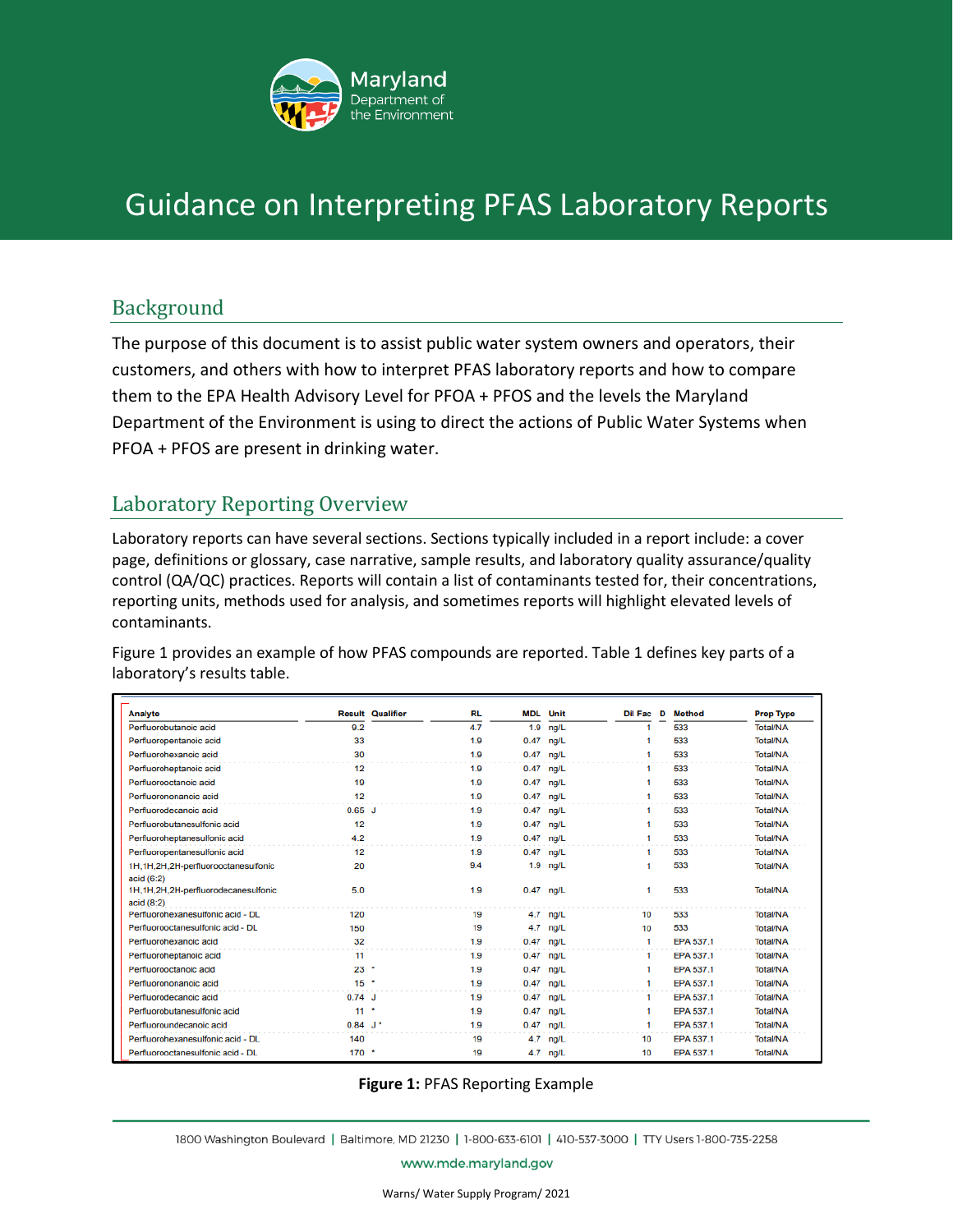

# Guidance on Interpreting PFAS Laboratory Reports

| <b>Laboratory Report Component</b> | <b>Description</b>                                                                                                                                                                                                                                      |  |  |  |  |
|------------------------------------|---------------------------------------------------------------------------------------------------------------------------------------------------------------------------------------------------------------------------------------------------------|--|--|--|--|
| Client ID                          | What the client (e.g., State samplers, Public Water System, or other<br>individual) labels the samples                                                                                                                                                  |  |  |  |  |
| Lab ID                             | Identifier corresponding to client ID, allowing lab to track within their system                                                                                                                                                                        |  |  |  |  |
| Analyte                            | Specific PFAS compound being tested for                                                                                                                                                                                                                 |  |  |  |  |
| Result                             | Concentration of respective PFAS in the sample                                                                                                                                                                                                          |  |  |  |  |
| Reporting Limit (RL)               | Lowest concentration at which an analyte can be measured within a<br>reasonable degree of accuracy and precision (generally ± 20%)                                                                                                                      |  |  |  |  |
| Method Detection Limit (MDL)       | Lowest concentration at which an analyte can be detected in a sample but its<br>level is too low to be measured accurately; laboratory specific number<br>dependent on lab instruments and analyst skill                                                |  |  |  |  |
| Unit                               | Standard of measurement; laboratories typically report PFAS concentrations<br>in nanograms per liter (ng/L); 1 ng/L approximately equals 1 part-per-trillion<br>(ppt)                                                                                   |  |  |  |  |
| Dilution Factor (Dil Fac)          | Ratio of the initial volume of a concentrated solution to the final volume;<br>typically used when a sample has extremely high concentrations of PFAS (or<br>other compounds)                                                                           |  |  |  |  |
| Method                             | Analytical method used for the determination of PFAS compounds; Two<br>common drinking water methods are EPA Method 537.1 and EPA Method 533                                                                                                            |  |  |  |  |
| Non-Detect (ND)                    | If an analyte is not detected during analysis, then a "ND" is reported in the<br>results table. This does not necessarily mean the compound is not present; it<br>is not at high enough levels to be detected by the laboratory<br>equipment/procedure. |  |  |  |  |

**Table 1:** Laboratory Report Components and Description

## Laboratory Qualifiers

Once analysis is completed, a chemist from the laboratory reviews all information to certify the water sample meets quality standards. Qualifiers may be attached to data to give detailed information about the result(s). Laboratory qualifiers may indicate limitations, biases, estimations, etc. in the data. The most common qualifiers are "B" and "J" values.

When a "B" is marked next to a result, this means that a compound was found in both the blank (used for QA/QC as a clean sample) and field sample. When a "J" value is marked next to a result, this means that the reported amount is estimated. This is typically reported when the measured amount is lower than the reporting limit, but above the method detection limit.

www.mde.maryland.gov